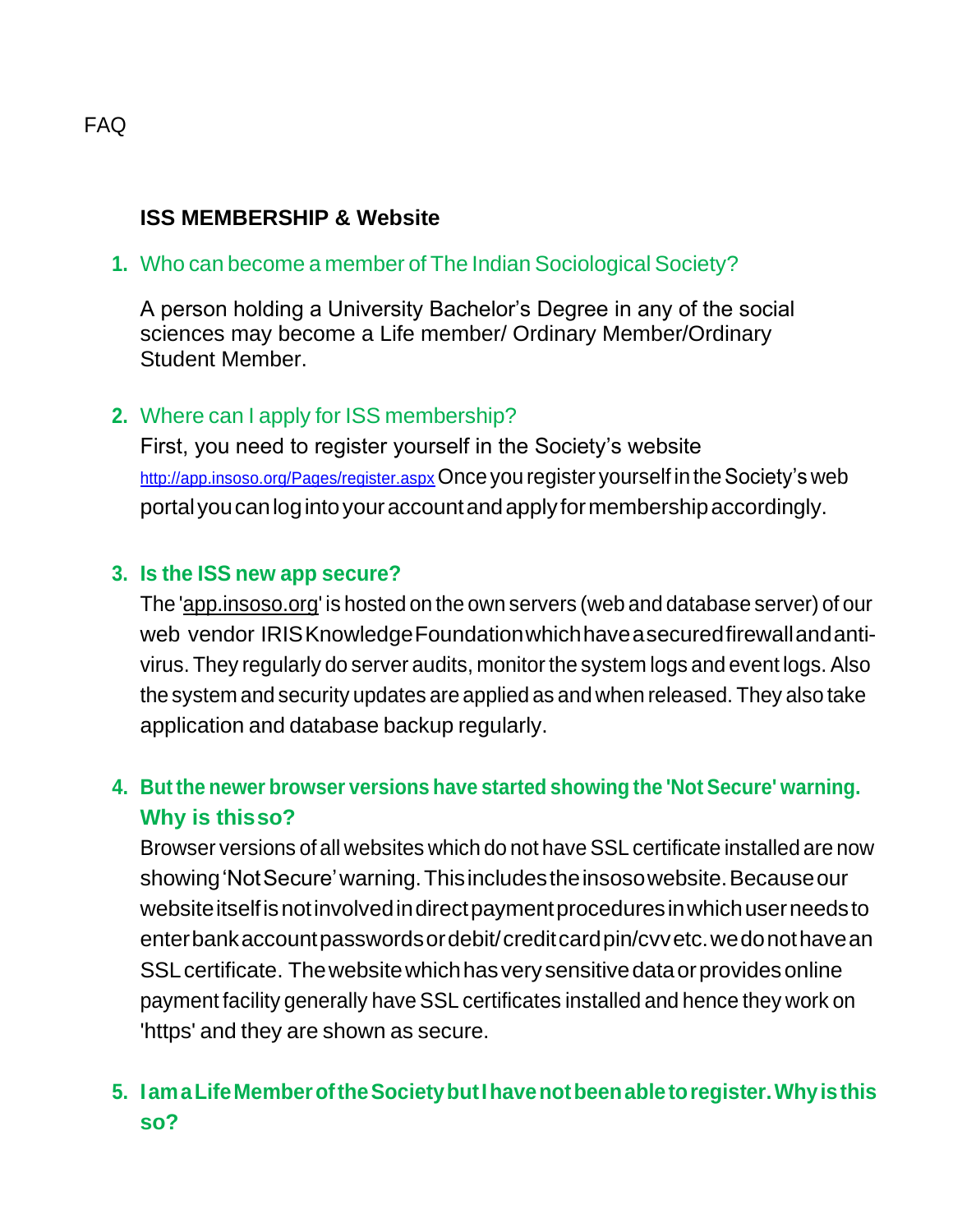The Society does not have the correct email details of all the Society's Life Members because some have changed their emails and others have not provided thesetotheSociety.Wehavemadeentryofthemembersintodatabaseforwhom updateddatawasavailablewithus.Fortheexistingmemberswhodonotfindtheir names listed, need to contact us with their email and other membership details whichwillbeupdatedtodatabaseandthentheycanloginandaccessthewebsite. This is one time activity till the system is updated with all the existing members' details. After that, users have to just login with their credentials to access the onlinesystem.Newmembers(applicants)donotgothroughthisprocessastheir entries directly goes to database once membership is approved.

## **6. WillIhavetocontacttheSocietyofficeeverytimeIchangemyemailormailing address orinstitutional affiliation?**

No. Once you register you can change your email and any other information on your own and once you do so itwill be automatically communicated to the Society's office.

## **7.** How do I pay for my ISS membership?

You can pay either by Net Banking / Bank Challan/ Bank Deposit/NEFT/RTGS/IMPS to ISS.

**Details of ISS bank Account: Name of the Account: Indian Sociological Society Savings Bank Account Number: 4114000100575176 Name of Bank: Punjab National Bank, Branch: Vasant Kunj, New Delhi 110070, IFSC no: PUNB0411400**

You have to make the payment before you fill the application form.

It is always wise to go throughtheGuidelines&Rulesbeforeyouproceedfor payment please click on the link for more info <http://insoso.org/membershipform/membership-guidelines#payment>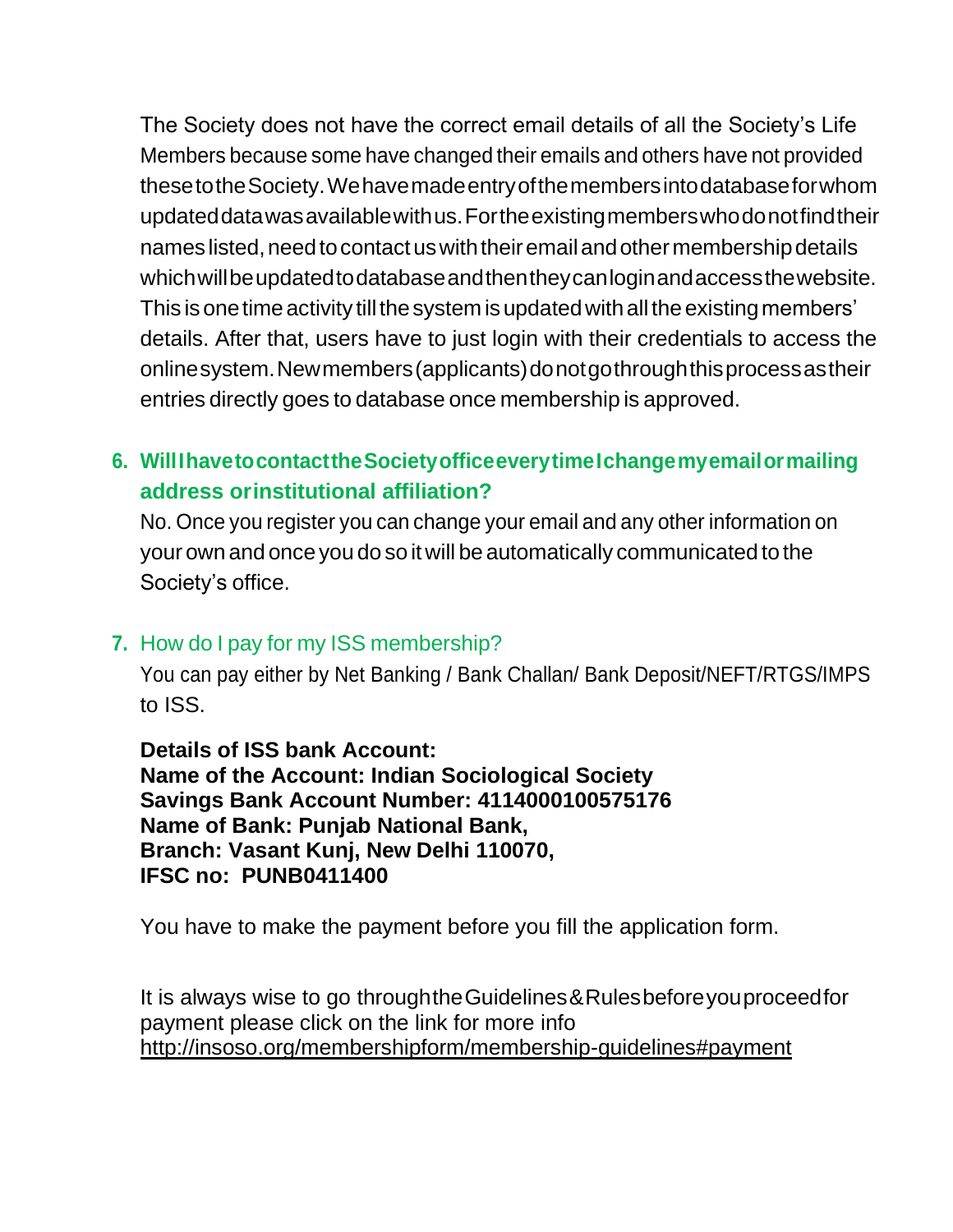#### **8. How long will it take for my membership to be approved?**

Aweekwillbethemaximumtimetoprocessyourmembership.Ifyoudonotget your membership number within a week after your application, contact the office [societyinsoso@gmail.com](mailto:societyinsoso@gmail.com)

#### **RC MEMBERSHIP**

## **9. How do I become a member of an R.C?**

To become a member of any RC group, one has to first become a member (Student/Ordinary/Life Member) of the Indian Sociological Society and then apply for RC membership accordingly.

Application of RC membership can be seen inside your ISS profile. Please see the video Tutorial<https://www.youtube.com/watch?v=-hpTl0w3KJM>

## **10.How do I pay for my RC membership?**

You can pay either by Net Banking / Bank Challan/Bank Deposit/NEFT/RTGS/IMPS to ISS.

**Details of ISS bank Account: Name of the Account: Indian Sociological Society Savings Bank Account Number: 4114000100575176 Name of Bank: Punjab National Bank, Branch: Vasant Kunj, New Delhi 110070, IFSC no: PUNB0411400**

You have to make the payment before you fill the application form.

## **11.Can I be a member of two or more RC?**

ALifeMember/OrdinaryMember/StudentMemberofthesocietymaybecomea member of only **two** Research Committees of ISSat a time by paying requisite fees. In the RC form you will find options for only 1 RC. Apply twice for 2 RCs

## **12.RC Membership Period**

For a period of Five Calendar Year (Jan-Dec) - Rs.1000/ For a period of 2 Calendar year (Jan-Dec) – Rs.500 only Student/Ordinary **Members**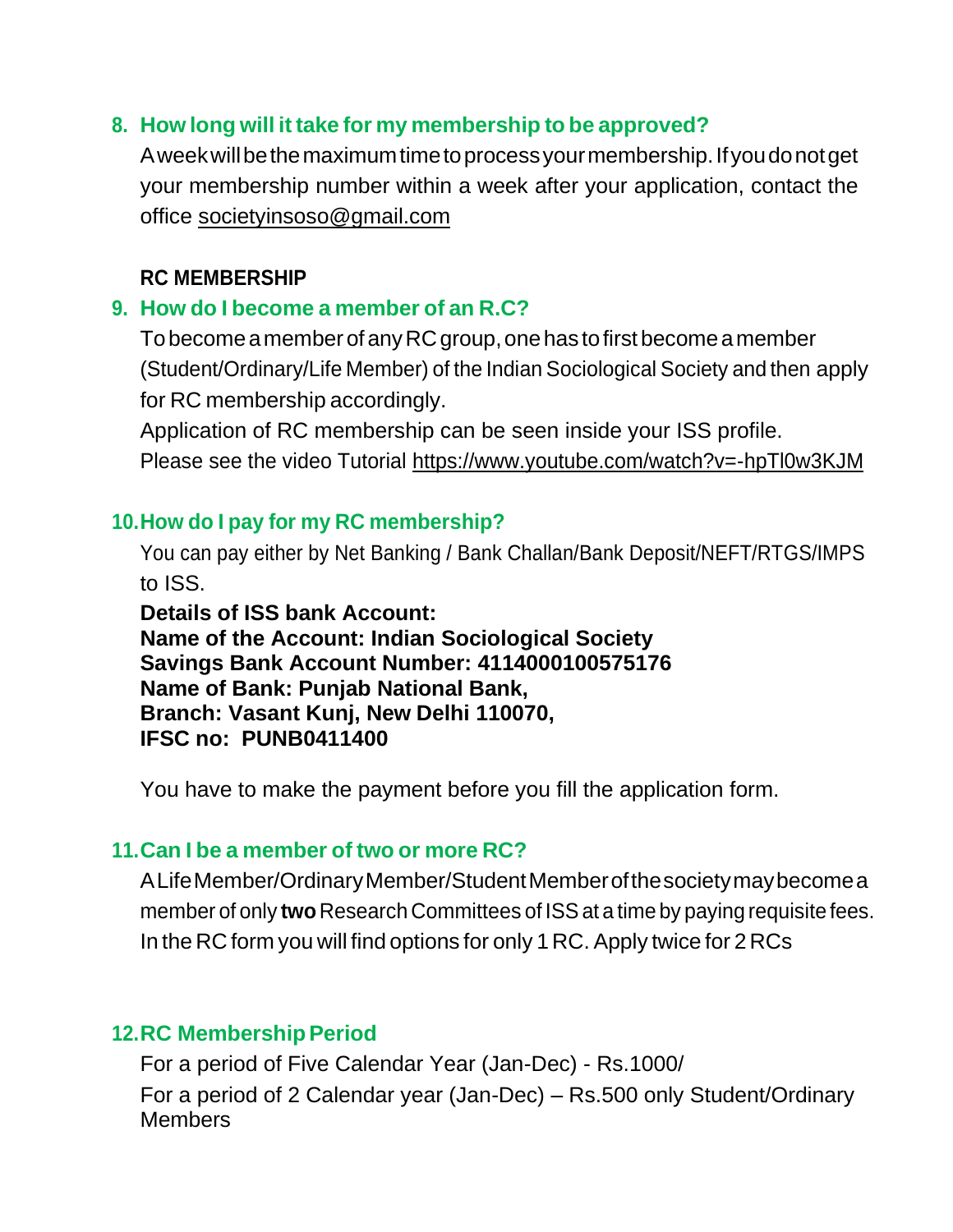## Please click on the link for more information <http://insoso.org/membershipform/membership-guidelines>

## **13.How long does will it take for the society to confirm my R.C membership application?**

Itwilltakeatleast3-4workingdays.However,inmostofthecasesyour membership is approved within 48 working hours.

## **14.Howlongdoesittakeformymembershipdetailstobeuploadedinthewebsite?**

The list is uploaded on the website just for information of the members. It will take some time to be uploaded. However, one need not worry even if their names are not put up yet. Your RC membership is still valid. Your email confirmation, RC Number and RC payment receipt (Bank Challan/Transaction details) is what counts. Your R.C number will be updated in the website insoso.org within 72 working hours of approval.

#### **CONFERENCE REGISTRATION**

#### **15.How do Iregisterfor the conference?**

<https://www.youtube.com/watch?v=A2jlFNSwASQ>

#### **16.What is the registration amount?**

Registration Fee: For Indian delegate Rs.500 and for Foreign delegate Rs.1,000 to be paid online in Indian Bank Account of the University of Mumbai for which details are provided below. Registration fee includes Online Participation, Certificate/s etc.

#### **17. How can I make the payment?**

Net Banking or Bank Challan/ Bank Deposit/NEFT/RTGS/IMPS You have to make the payment before you fill the application form.

#### **Bank Account Details**

**Bank Name: Indian Bank, Branch: Mumbai Kalina, 400098.**

**Name of the Account: Finance and Accounts Officer**

**Account Number: 20059535315**

**Account Type: Current Account**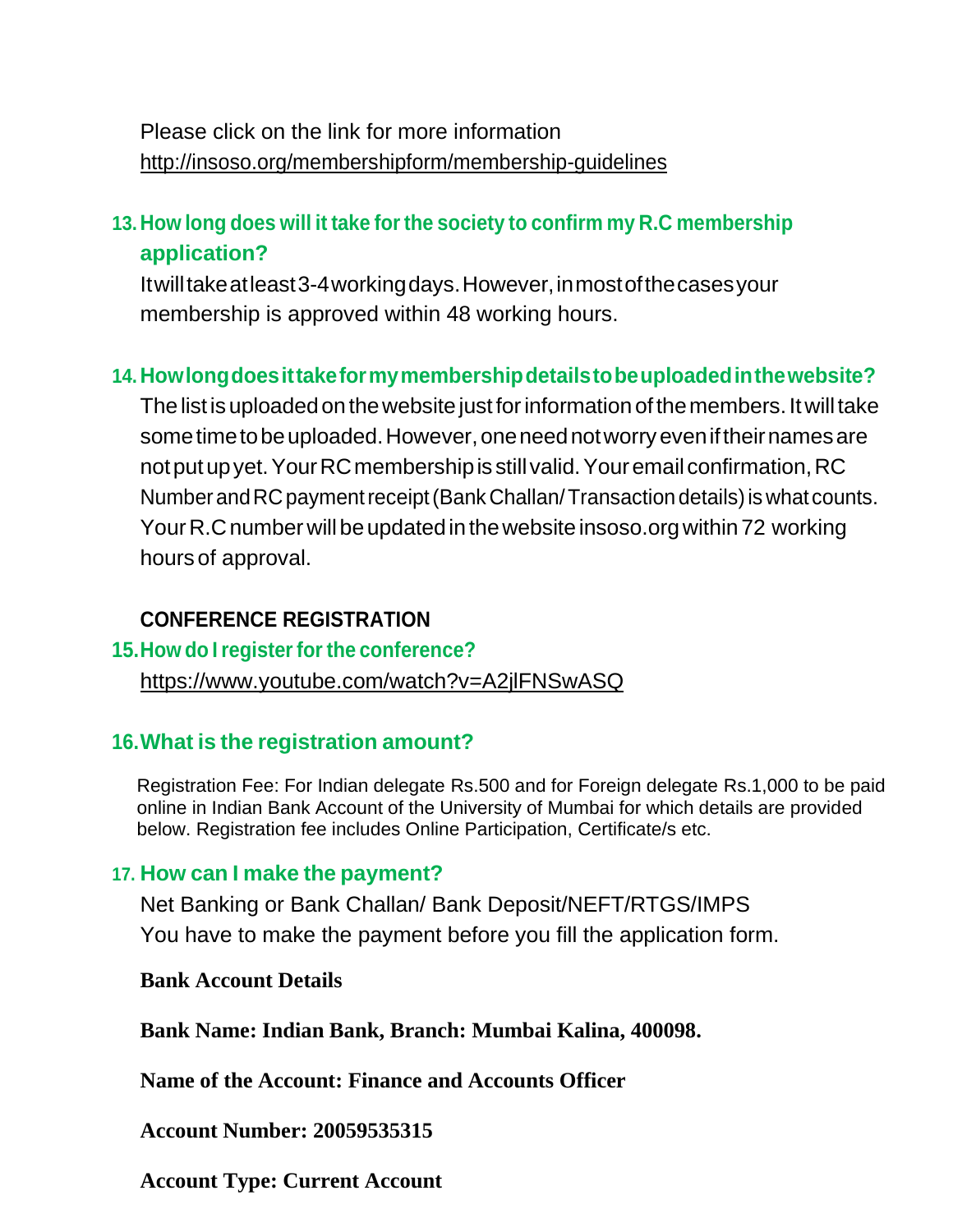## **IFSC Code: IDIB000K536**

## **CBS code: 4186**

Please click on the link for account information and fee structure

<http://insoso.org/membershipform/membership-guidelines>

## **18.What should I write in my Bank Challan?**

You may not write anything but it will help the office to track your transaction if youcanwritetheTXNnumberprovidedbythebankandyournameandpurposeof the payment

# **19.CanIdotheregistrationfirst andthensubmitmyabstractslateron?**

Yes, before the last date of abstract submission. Abstract have to be submitted to the concerned RC Convener along with registration number of the conference, ISS Membership number and RC number

# **20.How long will it take for organizing committee of the Conference to confirm my registration?WhomshouldIcontactinregardtomyregistration?**

Theconfirmationmaytake2-3workingdays.PleasecontactConference secretariat

Email: [aisc46@sociology.mu.ac.in](mailto:aisc46@sociology.mu.ac.in) Mobile:9969042538